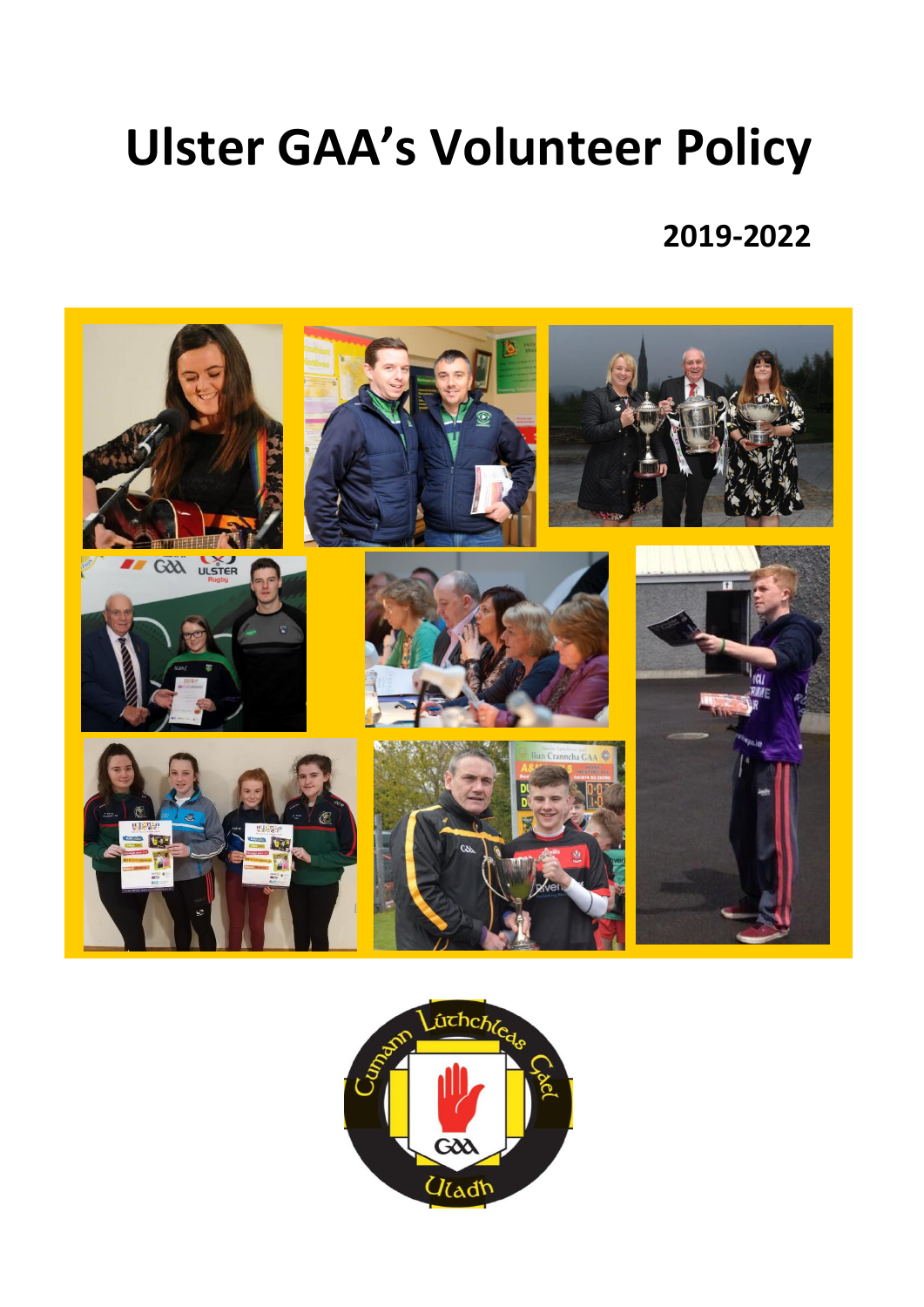# **Ulster GAA Volunteer Policy**

#### **Values**

- 1. With over 580 clubs in Ulster and 250,000 volunteers at all levels of the Association, the GAA is the lifeblood of communities across the nine counties of Ulster and Volunteers are the lifeblood of the Association. Ulster GAA values the contribution made by all volunteers to help promote Gaelic Games and Irish Culture and Heritage in Ulster.
- 2. Volunteerism is at the very heart of everything that happens in Ulster GAA. We are an amateur sporting and culture organisation and we pride ourselves on our amateur ethos, where

everybody involved with Ulster GAA, give their time, energy and experience freely. In return, the men and women of Ulster GAA share in the pride and passion of our association in Ulster. They know that without their participation Ulster GAA could simply not exist.



- 3. The Council is driven by a group of outstanding men and women who are stalwarts of the Association. Their efforts are ably supported by our staff, who are committed and passionate to developing our games and promoting our culture and heritage.
- 4. The GAA in Ulster is unashamedly community based. It uses Gaelic games to represent and to energise communities, giving them a focus and contributing to their well-being and sustainability. As communities change and develop, Ulster GAA will reflect and respond to those changes. It will do that from a position which is anti-sectarian; anti-racist; and which encourages the active and enjoyable involvement of everyone. As such Ulster GAA is committed to ensuring quality of access to high quality volunteer opportunities and equality of treatment for our volunteers in all our policies and practices.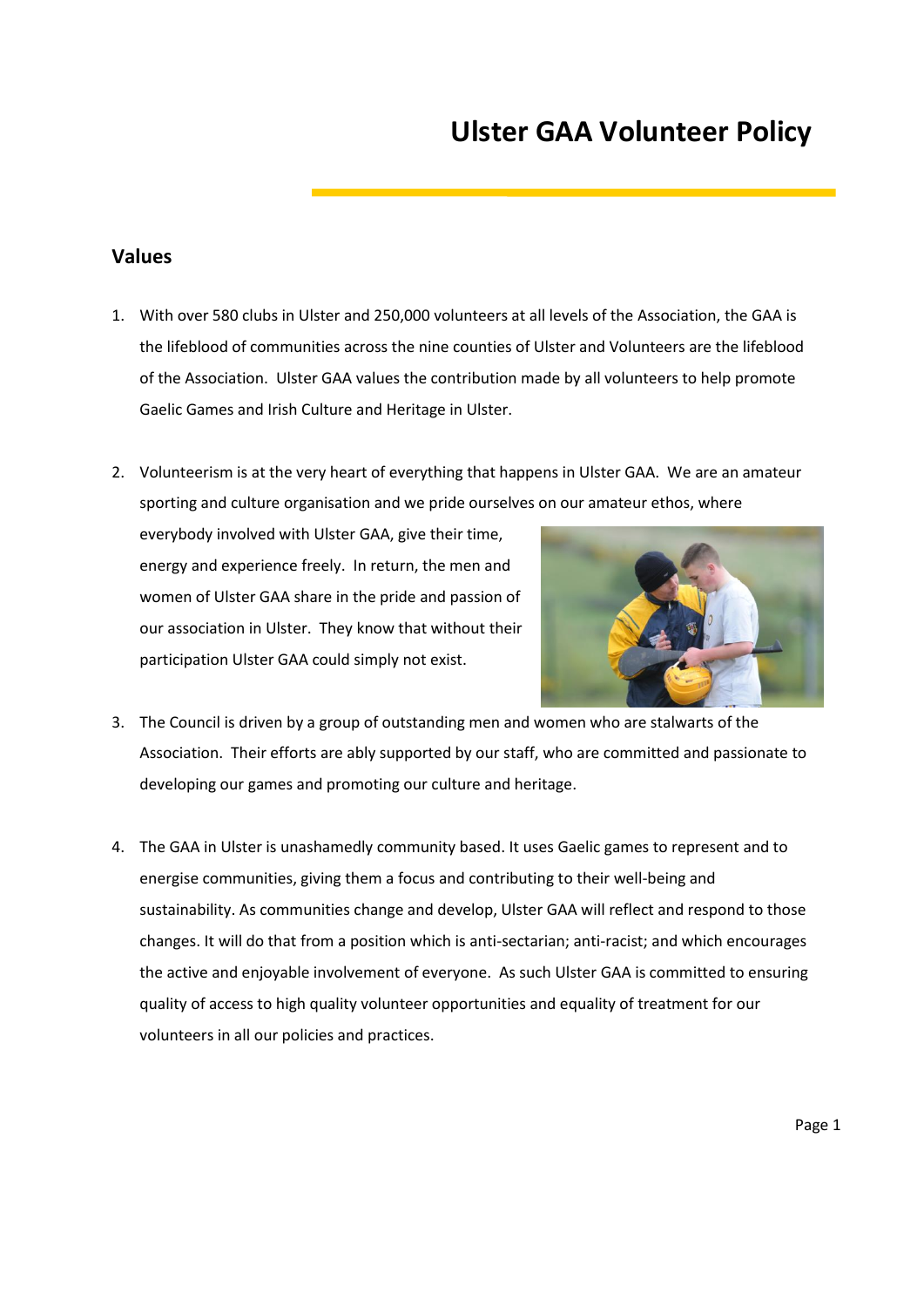## **Preparation and Planning**

- 5. Supported by government funding, the Ulster Council now directly employs 56 core staff and works closely with the 9 County Secretaries and County Games Development Managers. All staff employed by the GAA have a core directive that requires them to support 250,000 GAA volunteers in Ulster. This includes offering club development support, coaching, games development support, administrative support and general advice and guidance. The Ulster Council staff are governed by volunteers who set the objectives and policy of the Council. Volunteers are involved at every level of the organisation in roles which complement, but never substitute, the work of government-funded staff.
- 6. Volunteers will not be used in times of industrial action to do the work of paid staff. They may continue with their regular tasks, but will not be asked to undertake additional duties.
- 7. All volunteers are provided with a written role description, outlining the purpose, tasks and main expectations of their role. This role is reviewed at least once a year with the volunteer's supervisor.
- 8. Ulster GAA Volunteers are fully protected by the organisation's public liability and personal accident insurance. However, drivers using their cars in connection with their voluntary work must inform their own insurance company to ensure adequate and continued cover.
- 9. Ulster GAA reimburses volunteers' out of pocket expenses for travel when claims are submitted on a standard Volunteer Expenses Claim Form. Where volunteers are asked to volunteer for more than 5 hours, then volunteers can claim for a meal voucher, if a meal is not provided.
- 10. Ulster GAA endeavours to provide adequate and appropriate facilities, equipment and resources to enable volunteers to fulfil their roles
- 11. Ulster GAA's Management Committee is responsible for the overall management of volunteer involvement, including overseeing the implementation of this policy and dealing with any problems relating to volunteers. The volunteer's designated supervisor provides support and supervision, identifies training requirements, countersigns expenses claims etc. All staff required to undertake such duties are provided with training in the management, supervision, support and training of volunteers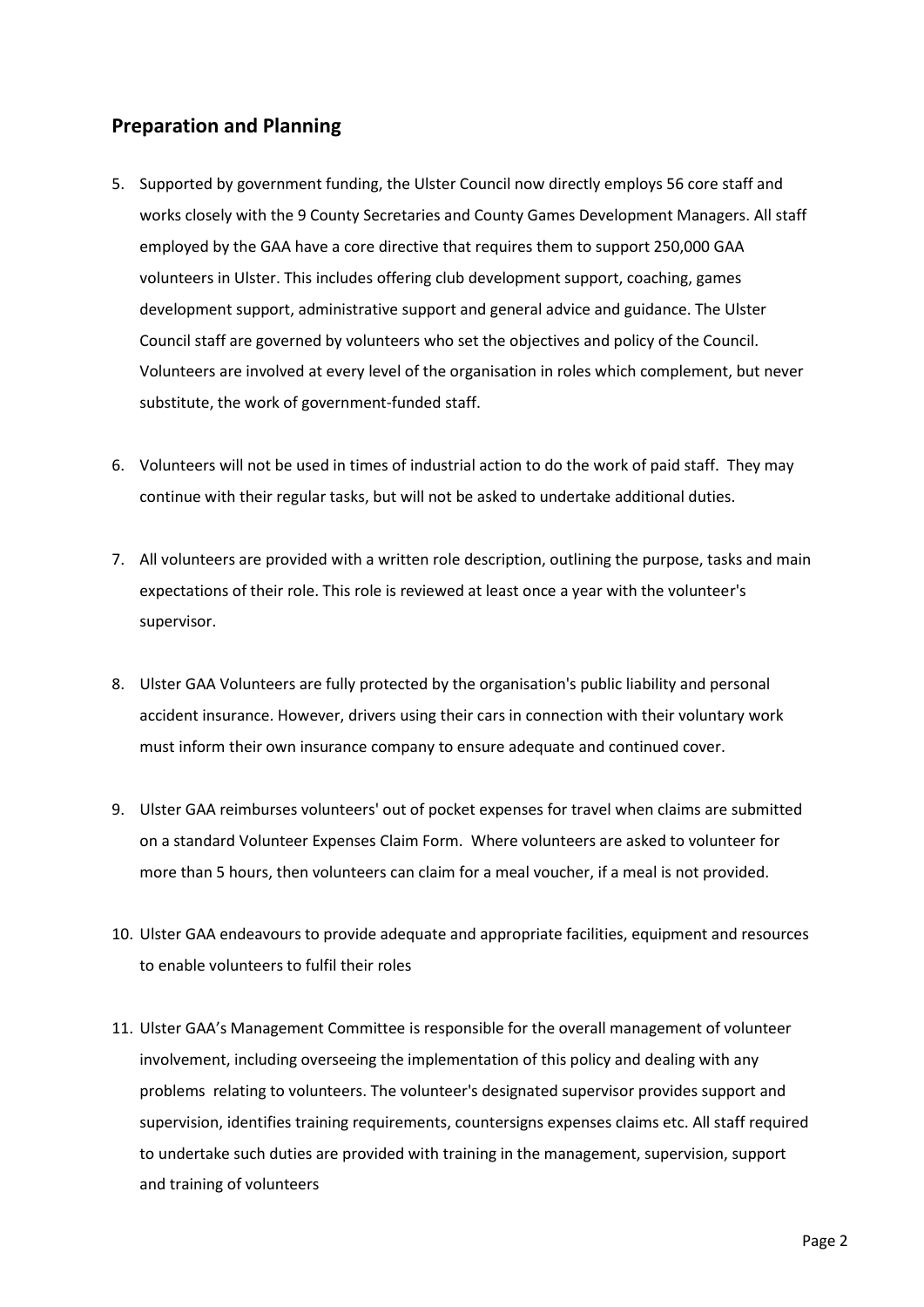## **Recruitment and Selection**

- 12. Ulster GAA is committed to serving and representing all the Gaels of Ulster and wishes to see all sections of the community represented among our volunteers. Volunteer opportunities are widely promoted throughout Ulster, and we will endeavour to make recruitment and selection materials available in a format accessible to any individual or group, upon request. Furthermore, Ulster GAA regularly monitors the diversity of the volunteer team to identify and target any under-represented group(s).
- 13. There is a formal selection procedure for anyone wishing to volunteer with Ulster GAA. All Ulster GAA volunteers are selected by individual county boards and are responsible for representing their county at Ulster GAA Council.

Volunteers will be asked to complete a registration form so that Ulster GAA can monitor motivations for people volunteering and the diversity of volunteer base.

Each County Board is requested to select two volunteers to represent the county at Ulster GAA Council and become full Ulster GAA Volunteers. This may be for a period of between 1 to 3 years.

Anyone wishing to volunteer their time to help with the work of Ulster GAA will be respectfully considered, and assessed on criteria as set in the volunteer handbook.

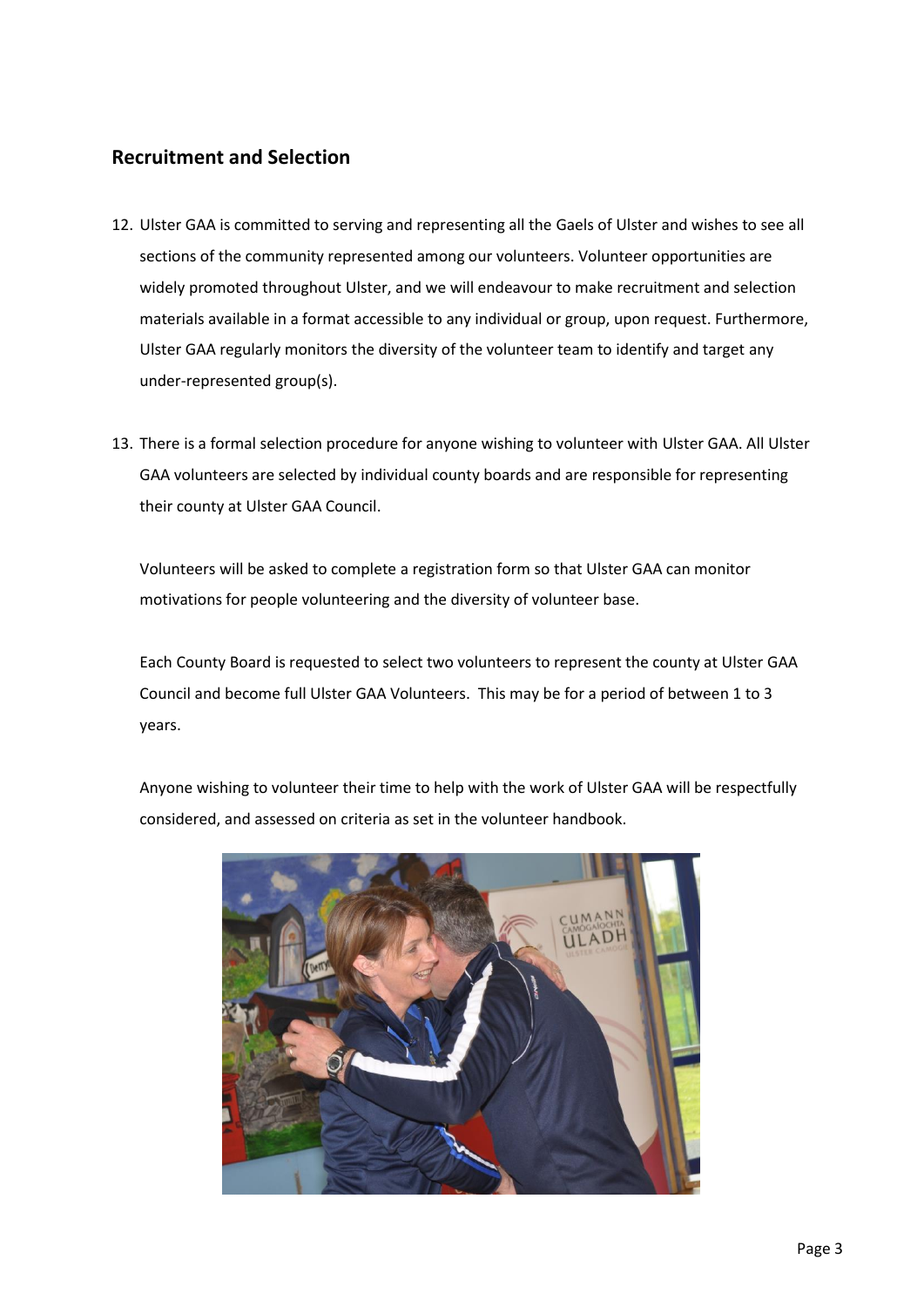## **Management of volunteers**

- 14. All volunteers are provided with the Volunteer Pack, which outlines the expectations and responsibilities of both the volunteer and their specific role.
- 15. All volunteers are provided with an induction within six weeks of commencing their voluntary work. The induction: provides background information on Ulster GAA; explains its structures and procedures; describes the volunteer role and the work team and outlines how s/he will be supported, including practical information on e.g. expenses and an introduction to relevant paid staff and other volunteers.

During the induction period volunteers will be provided with written information on relevant legislation, organisational policies and codes of practice and will be given the opportunity to discuss any of the issues with the Project Manager and/or supervisor.

- 16. All volunteer placements are subject to a settling in period, of one month. During this period volunteers are given additional support and volunteers can request a review meeting at the end of their settling in period if they have any issues to raise or want to request a change in volunteering.
- 17. Ulster GAA's Management Team are responsible for the management of volunteers. However every committee is allocated a named member of staff who can provide day-to-day help and guidance on any issue related to the voluntary work and is responsible for providing regular support to, and supervision of, the volunteer.
- 18. Ulster GAA is committed to improving the personal and professional development of volunteers. Volunteers may choose to attend any in-house training course that they feel is relevant to their volunteering.
- 19. Ulster GAA aims to reflect the voluntary nature of our relationship with volunteers in all our



policies and procedures for managing their involvement. Therefore, the volunteer's designated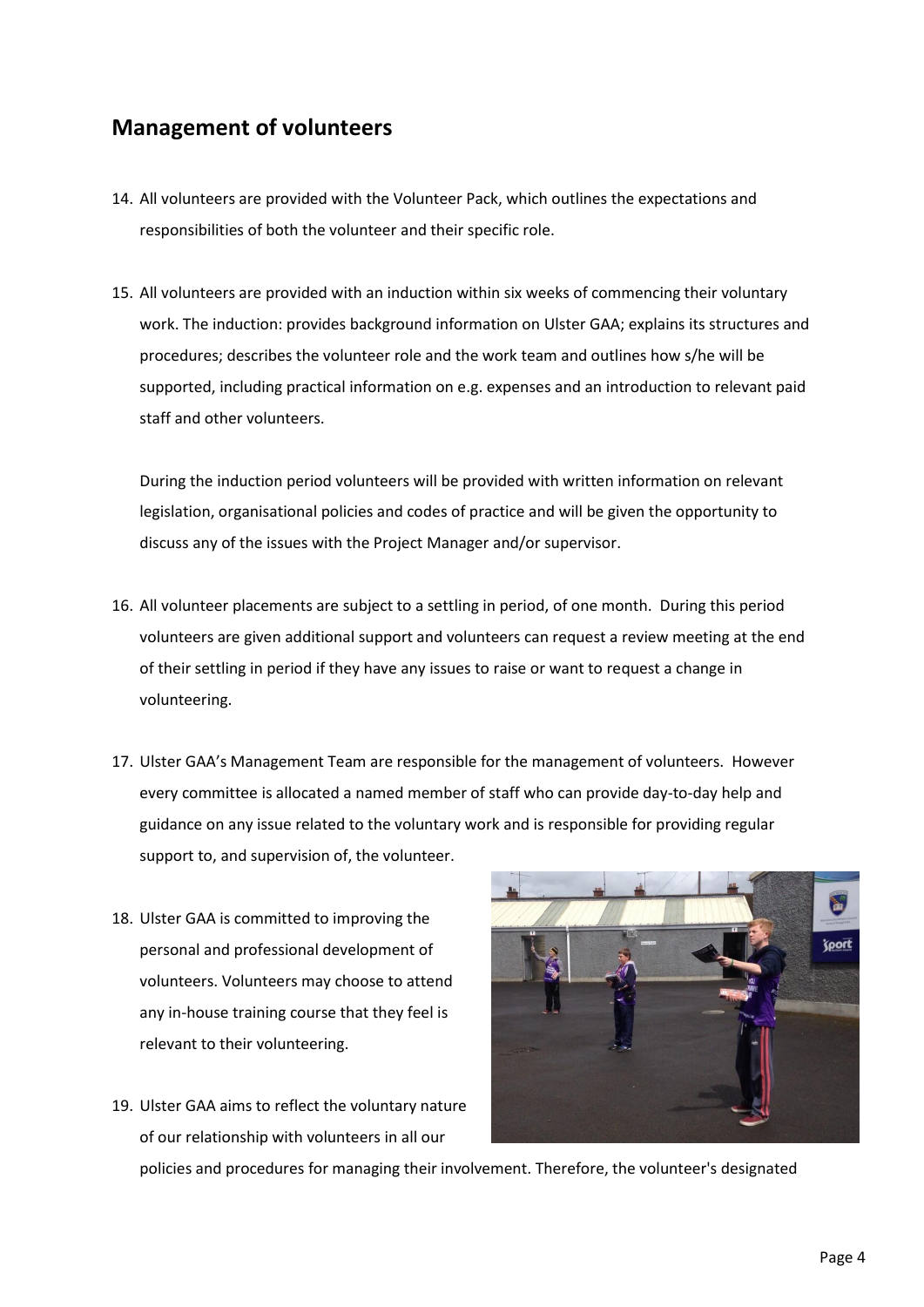supervisor deals with minor problems about or by volunteers or their volunteering through the usual support and supervision procedures, in the first instance.

However, we recognise our duty to protect the wellbeing and interests of all our stakeholders and therefore operate a formal 'Dealing with Problems' procedure in the case of more serious complaints.

20. Ulster GAA recognises the core role that volunteers fulfil at every level of the organisation. It endeavours to communicate with volunteers in appropriate ways, including the monthly online newsletter, and viral emails.

It also recognises the importance of seeking volunteers' ideas and opinions at regular intervals and conducts an annual volunteer survey. Feedback from volunteers is always welcome.

21. In order to work effectively Ulster GAA must retain information on volunteers including: contact details and other relevant personal information; training undertaken and any complaints made or received. Most of this information will be recorded in computerised records. All such information is treated in accordance with the Data Protection Act (1998) and volunteers are entitled to inspect all such information pertaining to their own involvement.